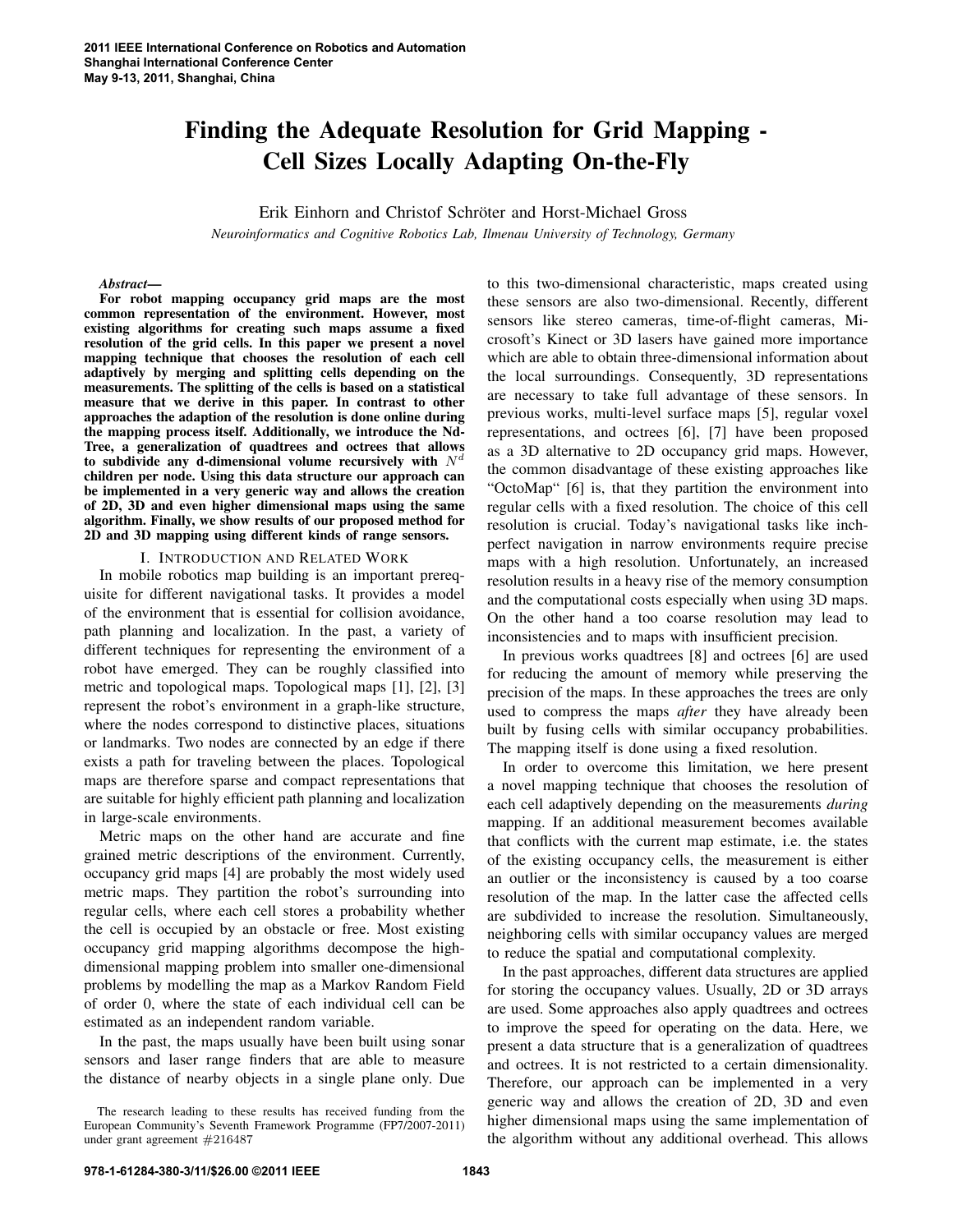us to apply the algorithm for different range sensors that provide two- and three-dimensional data.

This paper is organized as follows. In the next section we specify the underlying generic data structure which is fundamental for our mapping approach, that is described in section III in detail. In section IV we show results that we have obtained using the presented approach for different kinds of sensors. Finally, we conclude with an outlook for future work.

# II. REPRESENTING MAPS USING ND-TREES

When using occupancy grid maps for path planning, obstacle avoidance, localization or mapping most of the operations that are performed on these maps include intersection tests or require a fast traversal through the map. Obstacle avoidance for example requires collision tests of the robot's shape with the occupied cells of the map. Moreover, when creating the maps using range sensors like laser range finders, each sensor measurement affects the cells along a ray emerging from the sensor. Hence, all cells along that ray need to be traversed and updated.

Since many of these operations must be processed in realtime, computational efficiency is crucial here. Hence, storing geometric data like occupancy grid maps in plain arrays can be unfavorable since these data structures do not allow efficient algorithms for intersection tests. Instead, quadtrees and octrees are more suitable for this purpose.

Quadtrees (or more precisely *region quadtrees*) can be used to represent a region of the 2D space. They decompose the region by recursively subdividing it into four equal quadrants. The subdivision is represented using a tree, where each inner node has four children. The root node represents the whole region that is covered by the quadtree. The leaf nodes finally represent a small partition of the whole region and contain attributes that characterize that partition. In the case of occupancy grid maps, each leaf node contains the occupancy probability of the region covered by the node.

Octrees are the three-dimensional analog of quadtrees. Similar to quadtrees, an octree node is bisected in each dimension. Hence, each node is subdivided into  $2^3 = 8$ octants.

In [9] and [10] a more generalized form of an octree is presented. It allows to divide the nodes in each dimension by an arbitrary number  $N$  rather than 2. The resulting structure is called  $N^3$ -tree, since each node is subdivided into  $N^3$ uniform children. The special case of  $N = 2$  results in a standard octree. Choosing different values for  $N$  changes the properties of the data structure and the performance of the algorithms working on it. While a small  $N$  produces deep trees that are well suited for intersection tests, a large N results in shallow trees that are more convenient for tree traversals but are less memory efficient. By adapting N a trade-off between efficiency for intersection tests and traversal efficiency is possible.

Based on the above  $N^3$ -tree we present the  $N^d$ -tree as a more general data structure in the following, that is not restricted to a certain dimensionality. Instead it can be used

to represent an occupancy map  $M \subset \mathbb{R}^d$  with an arbitrary dimensionality d.

The  $N^d$ -tree is a connected graph  $T = (N, E)$  without cycles, consisting of nodes  $N$  and edges  $E$  with the following properties:

- (1) Each node  $n \in N$  represents a certain partition  $V(n) \subset$  $M$  of the entire map  $M$ . For two-dimensional maps this partition is a square region. For three or more dimensions the partition in general is an axis-aligned cube-shaped volume or hyper-volume that has the same extent in each dimension. In accordance to occupancy grid maps these volumes are also called cells in the following.
- (2) The volume of each inner node  $n$  is subdivided along each dimension into  $N$  intervals resulting in a total number of  $N<sup>d</sup>$  uniform sub-volumes.
- (3) Each sub-volume is associated to a child of the node. Hence, each inner node  $n$  has  $N<sup>d</sup>$  children. Each child  $c^{(j)}$  can be retrieved by the function  $child(n, j)$  for  $j =$  $0, \ldots, N^d - 1$ , where  $(n, c^{(j)}) \in E$ .
- (4) The sub-volumes of the node are complete and disjoint, i.e.  $V(n) = \bigcup_{n=1}^{\infty}$  $N^d-1$  $\bigcup_{j=0}$   $\mathcal{V}(child(n,j))$  and  $\mathcal{V}(child(n,j)) \cap \mathcal{V}(child(n,k)) = \emptyset, j \neq k.$
- (5) There's exactly one root node  $n_0$  that has no parent.
- (6) Nodes that are not further subdivided are called leaves. For each leaf n an occupancy value  $occ(n)$  is assigned that specifies the probability of the volume  $V(n)$  covered by the node  $n$  being occupied, similar to each cell of a regular occupancy grid map.



Fig. 1. Example of an  $N^d$ -tree with  $N = 3$  and  $d = 2$ . The outer root node is divided into  $3 \times 3$  child nodes, where some of these children are further subdivided. For some children their Euclidean index in the grid is indicated. Moreover, the diagonal vertices are shown that are used for computing the extents of each sub-volume when splitting the node.

#### *A. Addressing child nodes*

In the above definitions each child node  $child(n, j)$  is addressed using an integral index  $j \in [0, N<sup>d</sup> - 1]$ . However, in some algorithms it is convenient to use a different addressing scheme, that can be derived as follows. Splitting the volume of each node by subdividing it along each dimension into N intervals results in a regular d-dimensional grid, where each sub-volume of each child has its definite position as shown in Fig. 1. This position can be described using an index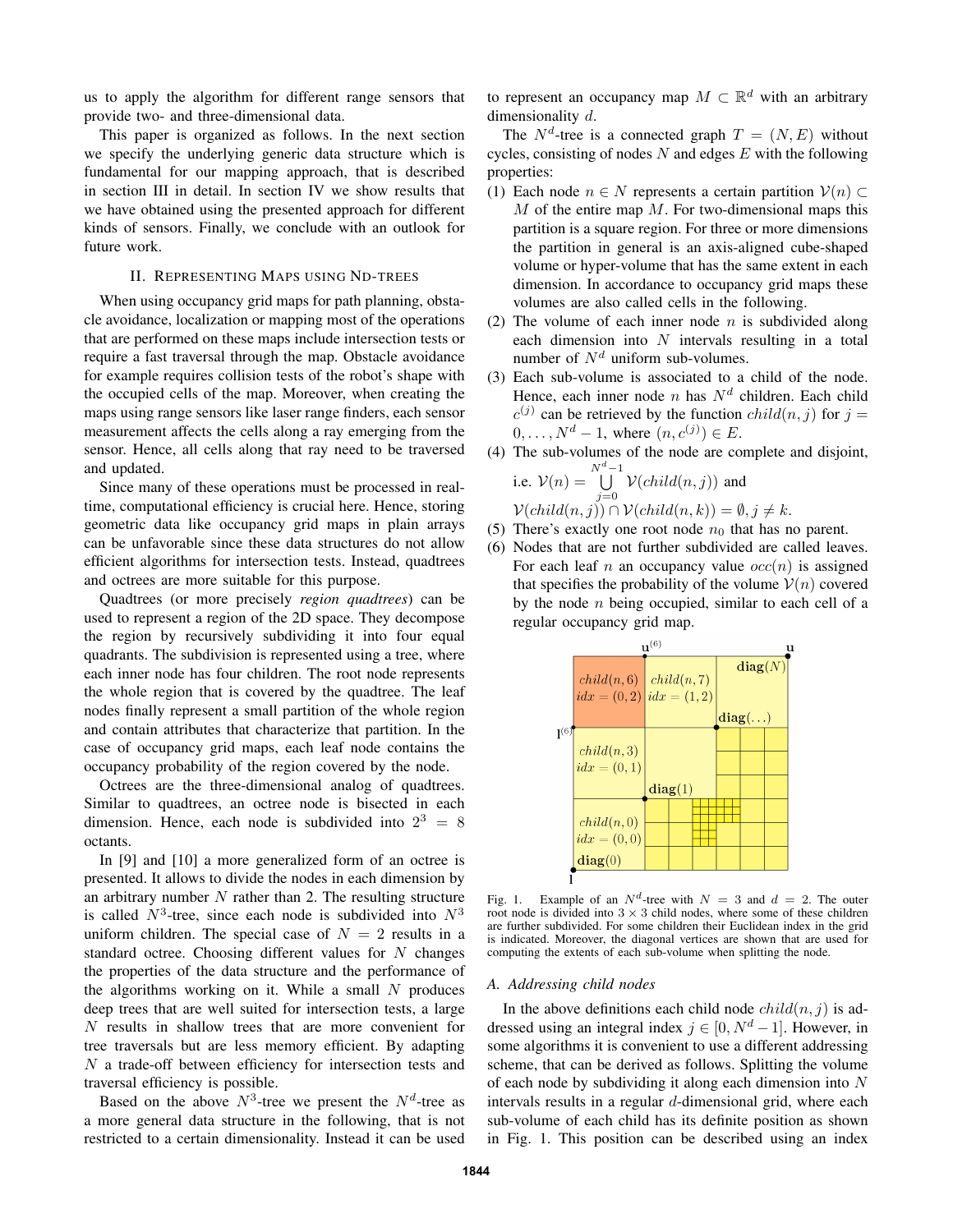$idx = (i_1, \ldots, i_d) \in I$  with  $I = [0, N-1]^d$ . Each component  $i_k$  of the index specifies the location (row, column, etc.) of the sub-volume along the  $k$ -th dimension in the parent's grid. Consequently, the j-th child node  $child(n, j)$  can also be addressed by  $child(n, idx)$  with  $idx = (i_1, \ldots, i_d)$ , where

$$
j = \sum_{k=1}^{d} i_k N^{k-1}
$$

Vice versa, an inverse mapping from the integral index  $j$  to the Euclidean index  $idx = (i_1, \ldots, i_d)$  is given by:

$$
i_k = \left\lfloor \frac{j}{N^{k-1}} \right\rfloor \mod N
$$

# *B. Splitting Nodes*

One of the most important operations that is required by our mapping approach is the splitting of nodes. When a node is split, the volume  $V(n)$  covered by the node n must be subdivided in order to create its child nodes. Since the volume is cube-shaped and axis-aligned it can be described by its lower vertex  $\mathbf{l} \in \mathbb{R}^d$  and upper vertex  $\mathbf{u} \in \mathbb{R}^d$ . For subdividing the volume the extents of the sub-volumes need to be computed. Therefore, we first compute the positions of  $N + 1$  vertices  $diag(i) \in \mathbb{R}^d$  along the diagonal passing from l to u according to:

$$
\mathbf{diag}(m) = \frac{N-m}{N} \mathbf{l} + \frac{m}{N} \mathbf{u}, \quad m = 0, \dots, N
$$

As indicated in Fig. 1, using these diagonal vertices  $diag(m) = (diag_1(m), \ldots, diag_d(m))^\top$ , the sub-volume of the j-th child node with index  $idx = (i_1, \ldots, i_d)$  can be specified by its lower vertex  $\mathbf{l}^{(j)} = (l_1^{(j)}, \dots, l_d^{(j)})^\top$  and upper vertex  $\mathbf{u}^{(j)} = (u_1^{(j)}, \dots, u_d^{(j)})$  $\binom{-(j)}{d}^{\top}$  as follows:

$$
l_k^{(j)} = diag_k(i_k)
$$
  

$$
u_k^{(j)} = diag_k(i_k + 1), \quad k = 1, ..., d
$$

## *C. Growing*

When mapping the environment on-line on the robot, the map being created needs to be resized constantly in each dimension. One big advantage of representing occupancy maps using a tree as presented in this paper is that this can be done dynamically without reallocating or copying the whole memory that is used to store the map. In order to increase the area that is covered by the map, a new node needs to be created that has a coarser resolution than the root node. Its volume will be  $N$  times bigger in each dimension than the volume of the root node. The current root node will then become a child of the newly created node that itself becomes the new root node. This procedure is repeated until the map covers the desired area.

## *D. Ray Casting*

For inserting sensor measurements into the map, the nodes need to be traversed efficiently in order to update all cells along the sensor beam. For this purpose we apply a hierarchical ray casting algorithm. The ray casting starts a the origin of the ray. Therefore, the leaf that contains the origin is searched in top-down descent. Afterwards, all neighboring siblings on the same level are traversed along the direction

of the ray using a similar algorithm as described in [11]. When all children of a certain node have been traversed, the traversal continues on a coarser level. If a new node on a coarser level is entered, the algorithm checks if the node is subdivided into sub-nodes. In that case the traversal is again performed on the finer level by visiting the children of that node as shown in Fig. 2. This hierarchical ray casting ensures, that all leaf nodes along the ray are visited while the number of inner nodes that need to be entered is minimized.



Fig. 2. Hierarchical ray casting in an  $N^d$ -tree with  $N = 3, d = 1$ . Leaf nodes are indicated as yellow regions, while inner nodes are shown in white. They are further subdivided and their children are drawn on a lower level. When performing a ray cast from left to right, the algorithm will traverse the tree along the indicated path in order to visit all leaf nodes in the correct order.

#### III. ADAPTIVE-RESOLUTION MAPPING

As stated above, most mapping algorithms treat each cell of the occupancy map as independent random variable and estimate its occupancy probability individually. Moreover, they assume that each cell is either entirely occupied by an obstacle or completely free. Partially occupied cells are not considered. These assumptions are also valid for our mapping approach for range-based sensors that we describe in the following.

In this approach we use the  $N^d$ -tree that was described in the previous section. For mapping we usually start with an empty map that contains a single root node  $n_0$  only. The occupancy value of the root node is set to  $occ(n_0) = 0.5$  to indicate that nothing is known about the robots environment. The extent of the root node determines the minimum resolution of the map, i.e. new cells that are added to the map have an equal size or are smaller.

Each measurement that should be inserted into the map is defined by the sensor's origin o, the direction of the measurement given by the vector d and the measured range r that indicates the distance of the obstacle in that direction. Using this information the end point of the measurement can be obtained by  $e = o + rd$ .

When inserting a new range measurement  $z_t$  the map is grown as described in the previous section, until the origin and the end point of the measurement fit into the volume that is covered by the map. Similar to the initial root node the occupancy value of all newly created leaf nodes is initialized with 0.5. Afterwards, all cells along the sensor beam are traversed using the described ray casting algorithm in order to update their occupancy probability. Since the measurements are error-prone we apply a probabilistic map update that integrates the sensor measurements over time in order to reduce the effects of noisy measurements. The new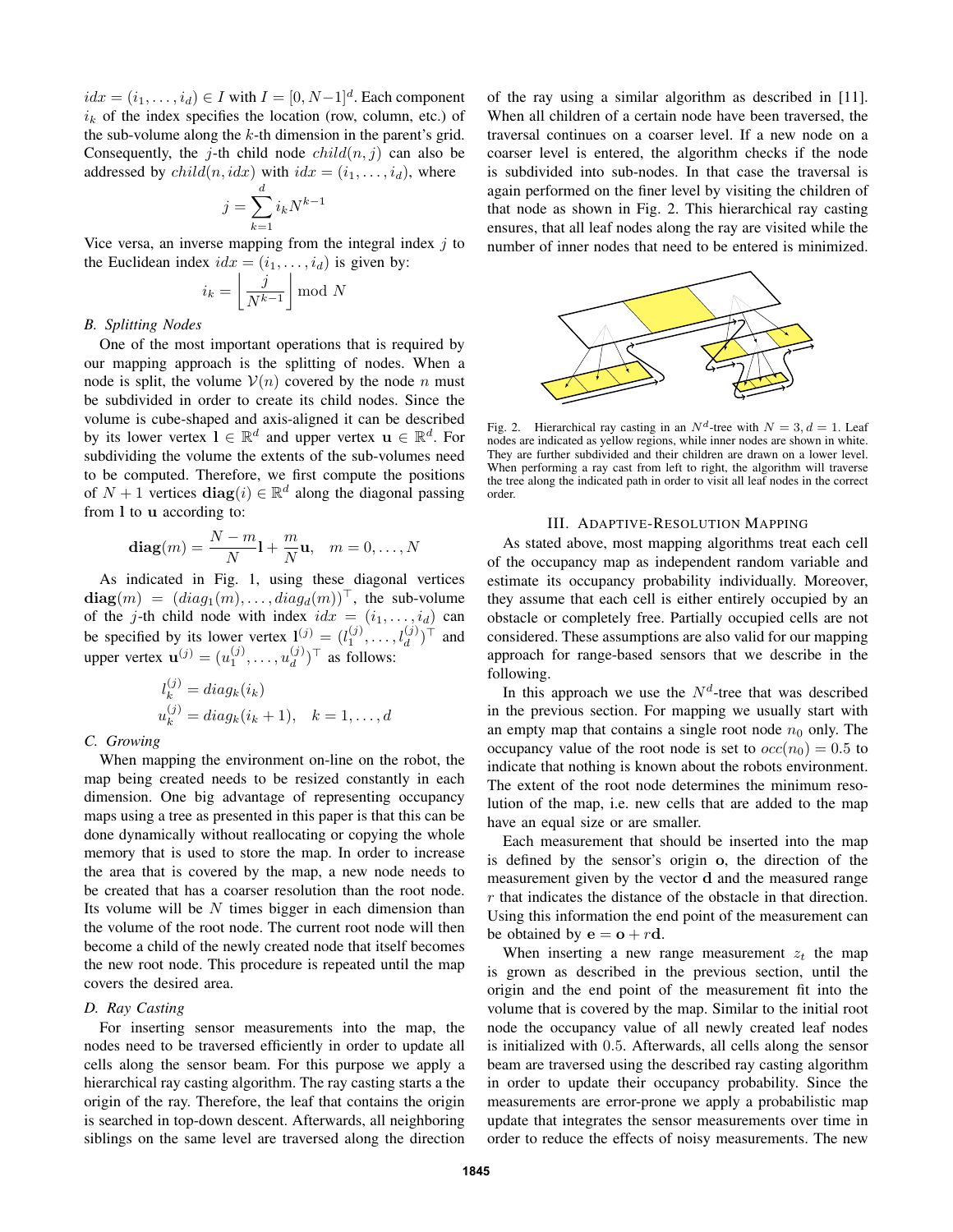occupancy probability  $occ(n_i) = p(n_i|z_{1:t})$  of each traversed leaf node  $n_i$  can be updated recursively from its previous value  $p(n_i|z_{1:t-1})$  (which only takes previous measurements  $z_{1:t-1}$  into account) using Bayes rule [4] as follows:

$$
p(n_i|z_{1:t})\!=\!1\!-\!\left[1\!+\!\frac{p(n_i|z_{1:t-1})}{1\!-\!p(n_i|z_{1:t-1})}\frac{p(n_i|z_t)}{1\!-\!p(n_i|z_t)}\right]^{-1}
$$

where  $p(n_i|z_t)$  denotes the *inverse sensor model*. Here, we apply a one-dimensional inverse sensor model that takes the Gaussian error distribution of the measurements into account. While most researchers use an approximated sensor model, we derived our inverse model analytically. It can be described by:

$$
p(n_i|z_t) = \mathbf{F}\left(\tilde{n}_i, s, \sigma^2\right) - \frac{1}{2}\mathbf{F}\left(\hat{n}_i, s, \sigma^2\right)
$$

where  $F(x, \mu, \sigma^2) = \int_a^x \mathcal{N}(\mu, \sigma^2)$  is the cumulative normal distribution. Moreover,  $\vec{n_i}$  and  $\hat{n_i}$  denote the distance to the entry and exit point of the sensor beam with the volume covered by the node  $n_i$ . The variance  $\sigma^2$  expresses the uncertainty of the measurement.

### *A. Splitting*

When using the mapping algorithm described so far, all created leaf nodes will have the same fixed extent that was defined by the initial root node as described before. However, it was already mentioned that a fixed resolution has several disadvantages. Therefore, we add a mechanism that splits nodes to increase the resolution when this is appropriate. For each node we additionally store a histogram that contains the number of *hits* and *misses*. Hits are those measurements that end in the volume associated to the node. They indicate that the volume is occupied by an obstacle. Misses are the measurements that pass through the volume and end in a cell somewhere behind. They indicate that the volume is free.

If we assume a volume that is entirely occupied, a noisefree sensor would obtain exactly  $n$  hits and 0 misses out of  $n$  measurements. Vice versa, it would yield exactly  $n$  misses and 0 hits, if the volume was completely free. However, if the volume is partially occupied, some measurements will hit the obstacle while others will miss it and hence, both the number of hits and misses will be non-zero. Consequently, the number of hits and misses can be used to determine if a certain node violates the assumption that its volume is either entirely occupied by an obstacle or completely free. In this case the node needs a further refinement and must be subdivided.

However, in practice the sensor measurements are errorprone. Due to erroneous measurements, a real sensor usually will yield misses even if the volume is entirely occupied. In the following the error rate for those false negative detections is denoted by the probability  $p(miss|occ)$ . Additionally, the sensor may obtain hits even if the volume is completely free. The error rate for these false positive detections is expressed by the probability  $p(hit|free)$ . Both probabilities can be measured for a given sensor. Using these probabilities we can now compute the expected number of hits and misses for a certain number of  $n$  measurements. For an entirely occupied volume one would expect the number of hits and misses to be as follows:

$$
E(hits|occ) = n \cdot [1 - p(miss|occ)]
$$
  

$$
E(misse|occ) = n \cdot p(miss|occ)
$$

The corresponding discrete distribution is shown in Fig. 3a as a histogram. Vice versa, the number of hits and misses for an entirely free cell is expected to be:

$$
E(hits|occ) = n \cdot p(hit|free)
$$
  

$$
E(misses|occ) = n \cdot [1 - p(hit|free)]
$$

The corresponding histogram is indicated in Fig. 3b.



Fig. 3. Histograms of the expected distributions of hits and misses. (a) Expected distribution for an entirely occupied cell that is measured with a noisy sensor. (b) Expected histogram of hits and misses for a completely free cell. (c) Histogram of actual measured hits and misses for a node that most likely is partially occupied and needs to be split, since the histogram differs significantly from both histograms shown on the left.

If the counted hits and misses of a node differ considerably from the two expected distributions above, the discrepancy cannot be explained by erroneous measurements since these errors are already modeled in the expected distributions. Instead it must be caused by a violation of the assumption that the volume is entirely occupied or free. For testing if the measured distribution differs significantly from the expected ones, we apply the Chi-square test. Therefore we compute the values of the test-statistics as follows:

$$
\chi_{occ}^{2} = \frac{[hits - E(hits|occ)]^{2}}{E(hits|occ)} + \frac{[misses - E(misses|occ)]^{2}}{E(misses|occ)}
$$

$$
\chi_{free}^{2} = \frac{[hits - E(hits|free)]^{2}}{E(hits|free)} + \frac{[misses - E(misses|free)]^{2}}{E(misses|free)|^{2}}
$$

Finally, a node needs to be split if  $\min(\chi^2_{occ}, \chi^2_{free}) >$  $\chi_{1,0.005}^2$ , i.e. if the measured distribution differs significantly from both expected distributions with a statistical significance of  $\alpha = 0.995$ . The occupancy value of the newly created child nodes is set to 0.5.

One drawback of the applied statistical test is that it will also yield significant differences to the expected histograms, if the obtained sensor measurements contain less erroneous measurements than expected. If for example all measurements of an entirely occupied cell coincidentally are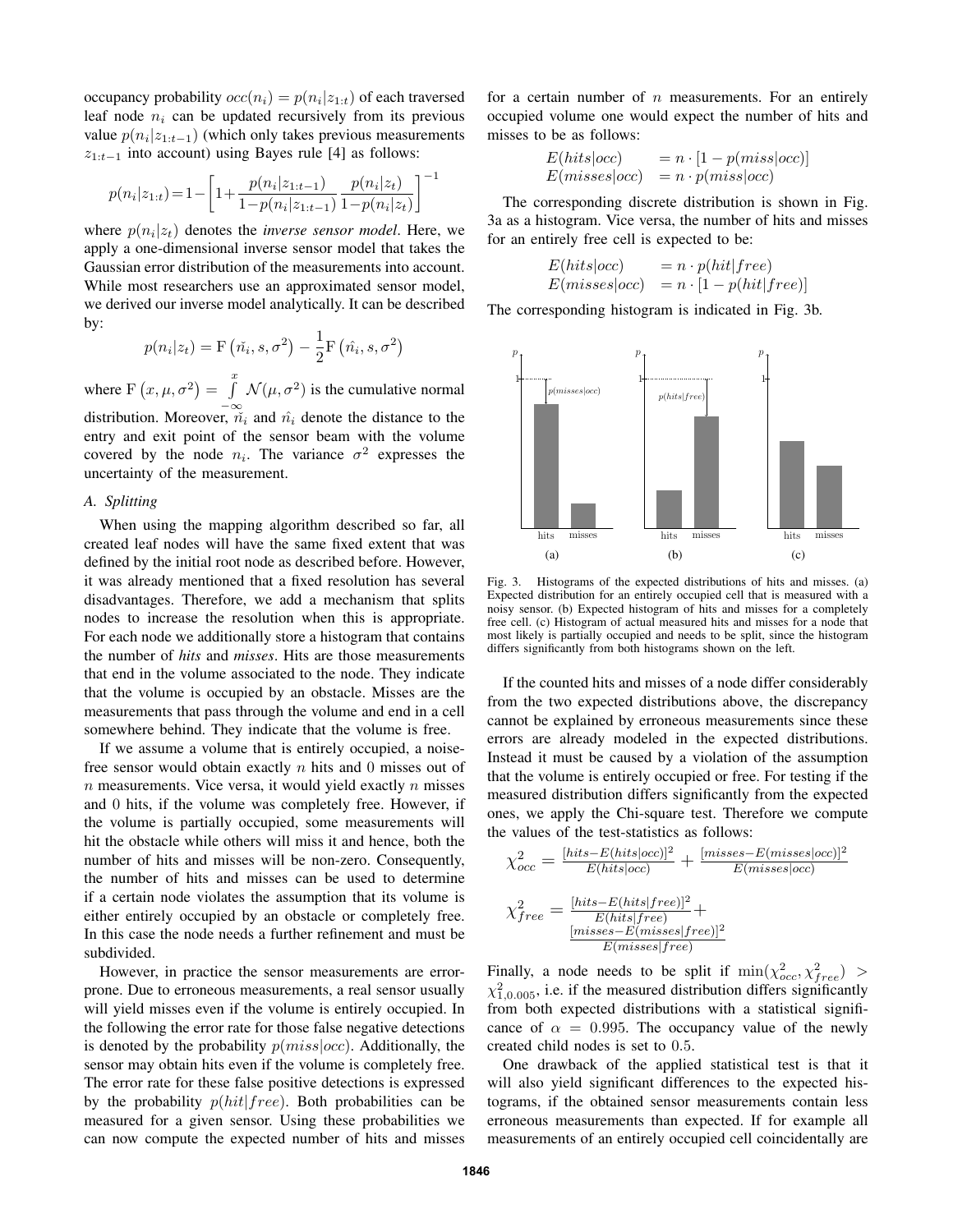hits while at least some measurements are expected to be misses, the resulting histogram may differ significantly from the expected ones. We handle these cases where the sensor measurements are more accurate than expected separately and skip the statistical tests to prevent an unnecessary subdivision of the cell.

# *B. Merging*

Beside splitting, we also merge nodes to reduce the number of leaf nodes and to achieve some kind of lossless compression similar to [6]. The child nodes  $c^{(j)}$  of a node *n* can be merged, if all occupancy values  $occ(c^{(j)})$  are either very close to 0 or very close to 1. In the first case all child nodes are assumed to be free with a very high probability and in the second case all child nodes are most likely occupied. In both cases a significant change in the probability of any child is unlikely. Hence, the region covered by the children can also be represented by their parent node without any information loss. This is achieved by pruning the child nodes. The parent node  $n$  will then become a leaf and its occupancy value is set to the mean of its former children:  $occ(n) = \frac{1}{N^d} \sum occ(c^{(j)})$ . This merging process is done after each measurement update cycle for all updated nodes that fulfill the above requirements.

Using the proposed method for splitting and merging nodes adaptively, the cell resolution of the created map will be adjusted adequately. Regions that are homogeneously covered by obstacles or that are entirely free are represented by coarse cells, while more fragmented regions are mapped using fine-grained cells in a higher resolution. The maximum resolution usually is restricted by the sensor noise only. The subdivision of cells will stop automatically if no higher precision can be achieved by further subdividing a cell due to the sensor's noise. Additionally, the resolution can be limited by specifying a maximum level of subdivision.

## IV. RESULTS

We have tested the proposed algorithm for adaptive resolution mapping using three different sensors on our mobile robot platform. Fig. 4 shows 2D maps that were created using a 2D laser range finder. The maps cover an area of 26 m  $\times$ 16 m. In Fig. 4a the leaf nodes of the created  $N<sup>d</sup>$ -tree map are indicated. The width of the shown cells varies from 1.6 m to 0.05 m. Hence, the effective resolution of the map is 0.05 m. This high precision takes full advantage of the accuracy of the laser range finder. Fig. 4b shows the same  $N^d$ -tree map, where the leaf nodes are colored according to their occupancy value. Occupied cells are shown in white while free cells are shown in black. Gray indicates an occupancy value of 0.5. For those cells it is unknown whether they are free or occupied since they have not been observed by the laser range finder.

For comparison, a normal occupancy grid map with a fixed resolution of 0.1 m is shown in Fig. 4c. It was created using the same sensor data. When comparing Fig. 4b and Fig. 4c, it becomes apparent that the  $N<sup>d</sup>$ -tree has a higher level of detail due to its high resolution of up to 0.05 m. Moreover, some fine-grained structures are not even visible



Fig. 4. (a) Leaf nodes of an  $N^d$ -tree map with  $N = 2, d = 2$  (b) Same  $N<sup>d</sup>$ -tree map where the leaf nodes are colored according to their occupancy value. (white=1, black=0) (c) Grid map with a fixed resolution of  $0.1 \text{ m}$ 

in the fixed-resolution grid map. Additionally, the fixedresolution grid map consists of 42,120 cells, while the  $N^d$ tree contains 21,857 nodes, where only 16,390 nodes are leaf nodes. Hence, using our approach a reduction of approx. 50% in the required amount of memory can be achieved for the shown map while doubling the effective resolution.

In Fig. 5 and 6 two 3D maps are shown that were created using the same adaptive mapping approach. Due to the generic characteristic of the  $N<sup>d</sup>$ -tree we were able to use the same implementation as for creating the 2D maps above. The three-dimensional measurements for the map in Fig. 5 were obtained using a Kinect depth camera. The measurements for Fig. 6 were generated using a feature-based shape-frommotion approach [12] that is able to obtain a reconstruction of the local surroundings using a monocular camera. Each reconstructed feature is used as a range measurement and inserted into the map. In both 3D maps only those cells that were estimated as occupied are shown using different colors, where the color codes the height of each cell.